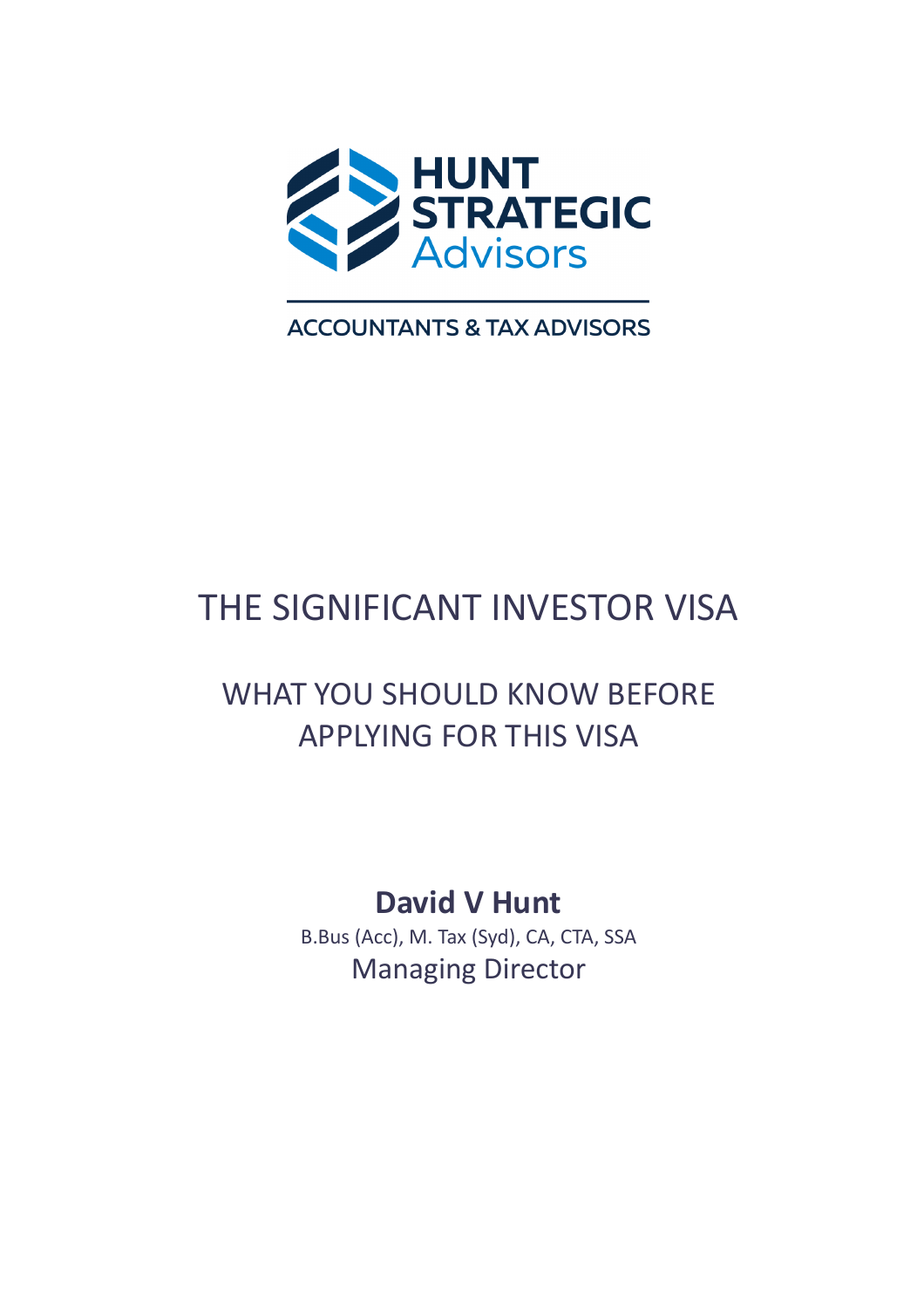

### **Contents**

Legal Notice and Disclaimer

#### © August 2014 David Hunt

This document may be reproduced only in its entirety and without alteration.

#### General Advice Notices

The information contained herein is of a general nature and is not intended to address the circumstances of any particular individual or entity. Although we endeavour to provide accurate and timely information, there can be no guarantee that such information is accurate as of the date it is received or that it will continue to be accurate in the future. No one should act on such information without appropriate professional advice after thorough examination of the particular situation.

The information is accurate at the date of publication. Subsequent changes in the law or regulations, judicial decisions, Tax Appeals Tribunal decisions, or changes in ATO Department policies could affect the validity of the information contained in a publication.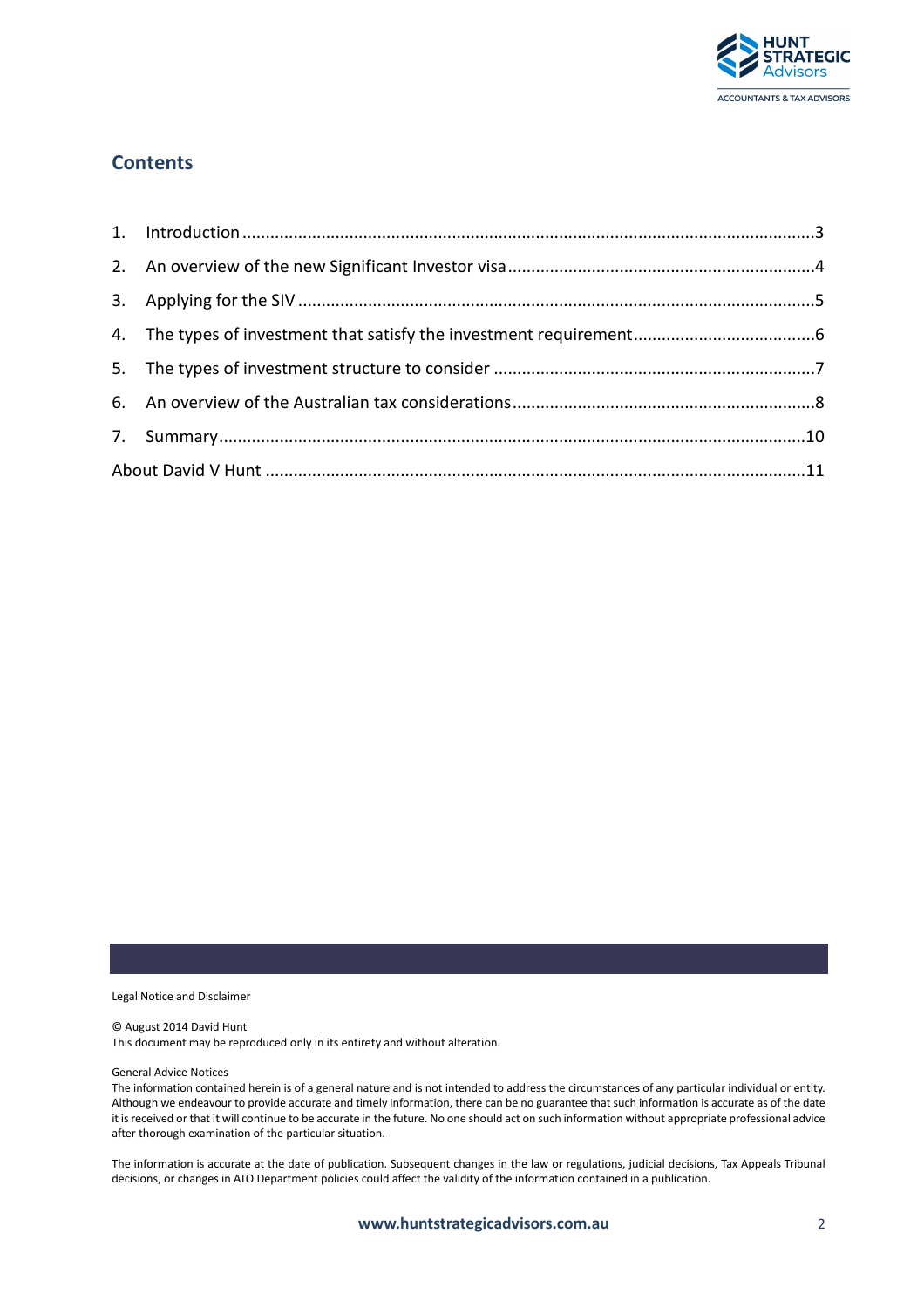

#### 1. Introduction

The Significant Investor Visa (SIV), introduced by the Government on 24 November 2012, provides a new path for migrants who can invest a minimum of AUD5Million in certain Australian investments to obtain permanent residency visas for Australia.

This special report takes a look at the qualifying requirements as well as the tax and other business issues that may apply to applicants for this new visa. This report does not constitute immigration advice which can only be provided by a registered migration agent. Details regarding the visa requirements have been obtained from the Department of Immigration and Border Protection website. Specific immigration advice regarding your particular circumstances should be sought from a migration agent.

This Special Report covers:

- An overview of the SIV
- The qualifying requirements for the new visa
- The types of investment that satisfy the investment requirement
- The types of investment structure to consider
- An overview of the Australian tax considerations

Armed with the information in this report and with the appropriate professional advice, Significant Investor Visa applicants will be able to make informed decisions about the appropriateness of this visa in their particular situation and how best to structure their complying investments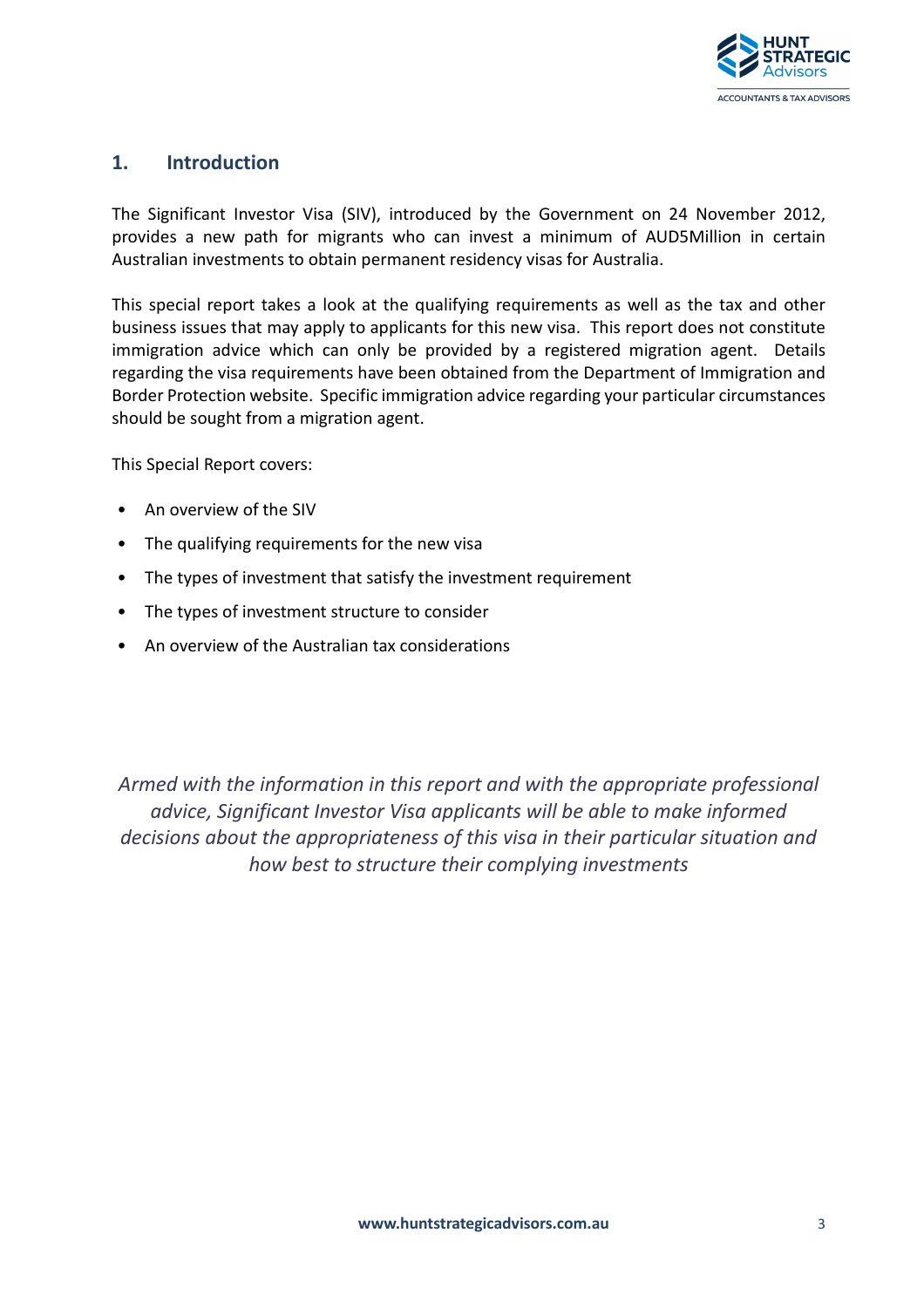

#### 2. An overview of the new Significant Investor visa

The Business Innovation and Investment (Provisional) visa (subclass 188) is part of the Business Innovation and Investment Programme. Its purpose is to provide a boost to the Australian economy and to compete effectively for high net wealth individuals seeking investment migration. In 2013/14, 7,260 places were allocated for this particular visa category, including places for secondary applicants.

The visa includes three streams:

- Business innovation stream for people with business skills who want to establish, develop and manage a new or existing business in Australia;
- Investor stream for people who want to make a designated investment of at least AU1.5million in an Australian State or territory
- Significant investor stream for people who are willing to invest at least AUD5million into complying investments in Australia for a period of four years or more and want to maintain business and investment activity in Australia.

Holding this visa is the first stage before becoming eligible to qualify for a Business Innovation and Investment (Permanent) visa (subclass 888). This report focusses on the requirement for the third stream or Significant Investor Visa (SIV).

As a SIV holder, an individual is allowed to travel in and out of Australia for the life of the visa, bring accompanying family members to Australia and, after residing in Australia for at least 160 days over a 4 year period from the grant of the visa, seek permanent residence by applying for the subclass 888 visa.

The SIV has a number of advantages including:

- No upper age limit
- No English language requirements
- Unlimited rights to study and work for the applicant and family members
- No specific business or investment experience required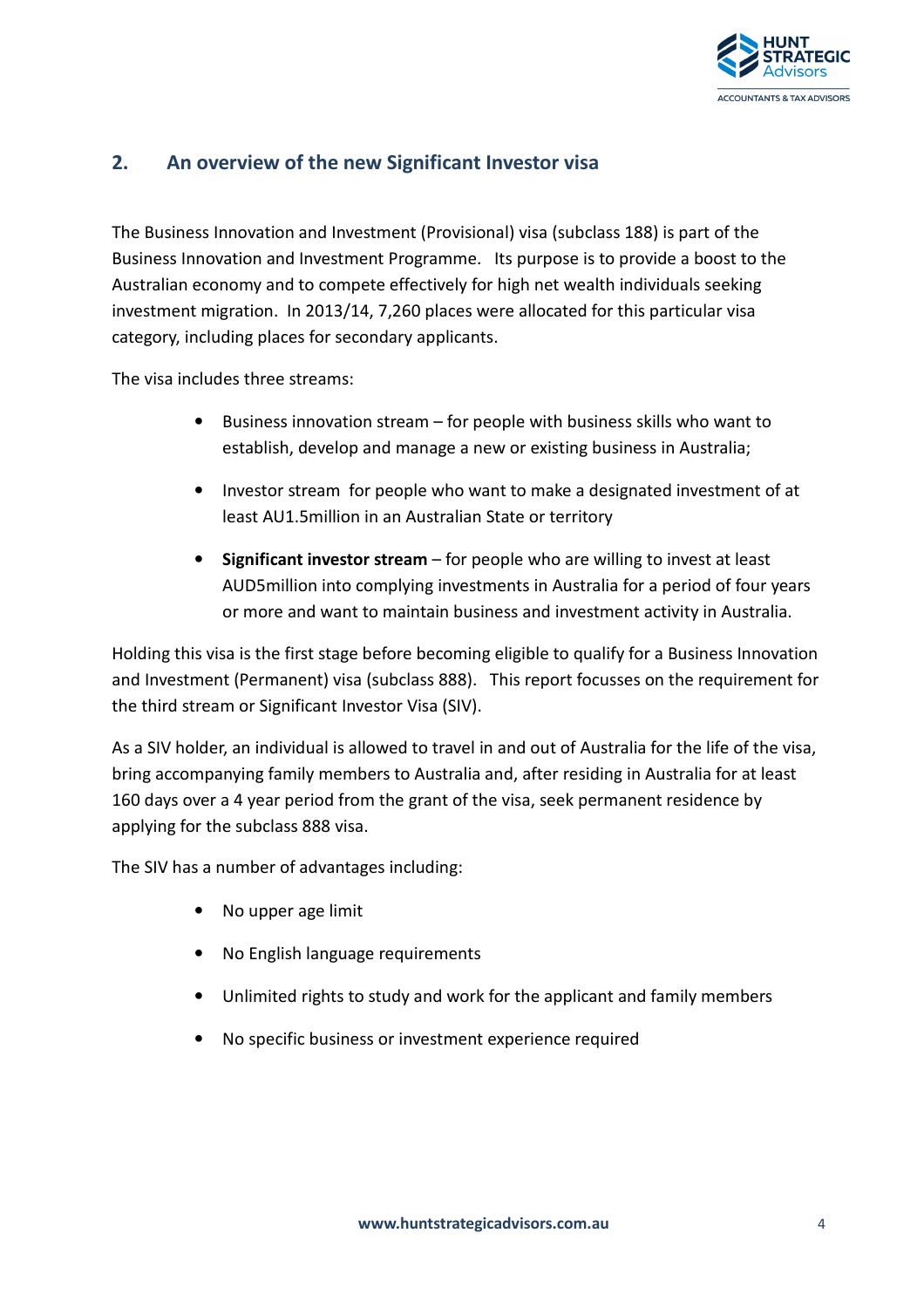

### 3. Applying for the SIV

To apply for the SIV, an individual must:

- Submit an expression of interest; and
- Be nominated by a State or Territory Government to apply for the SIV program; and
- Make an investment of at least AUD5million into complying investments and hold that investment continuously for at least four years.

The State or Territory government sponsor may have specific requirements on how a proportion of the investment funds must be invested. The applicant is free to choose how to invest the balance across the approved investment categories.

The applicant must also have a genuine and realistic commitment to:

- reside in the state or territory whose government agency nominated them
- continue their business and investment activity in Australia after the complying investment matures
- live in Australia for at least 160 days over four years while holding the provisional visa.

In addition the applicant and their partner must not have been involved in unacceptable business or investment activities and must agree not to bring any action against the Commonwealth for any loss relating to the complying investments.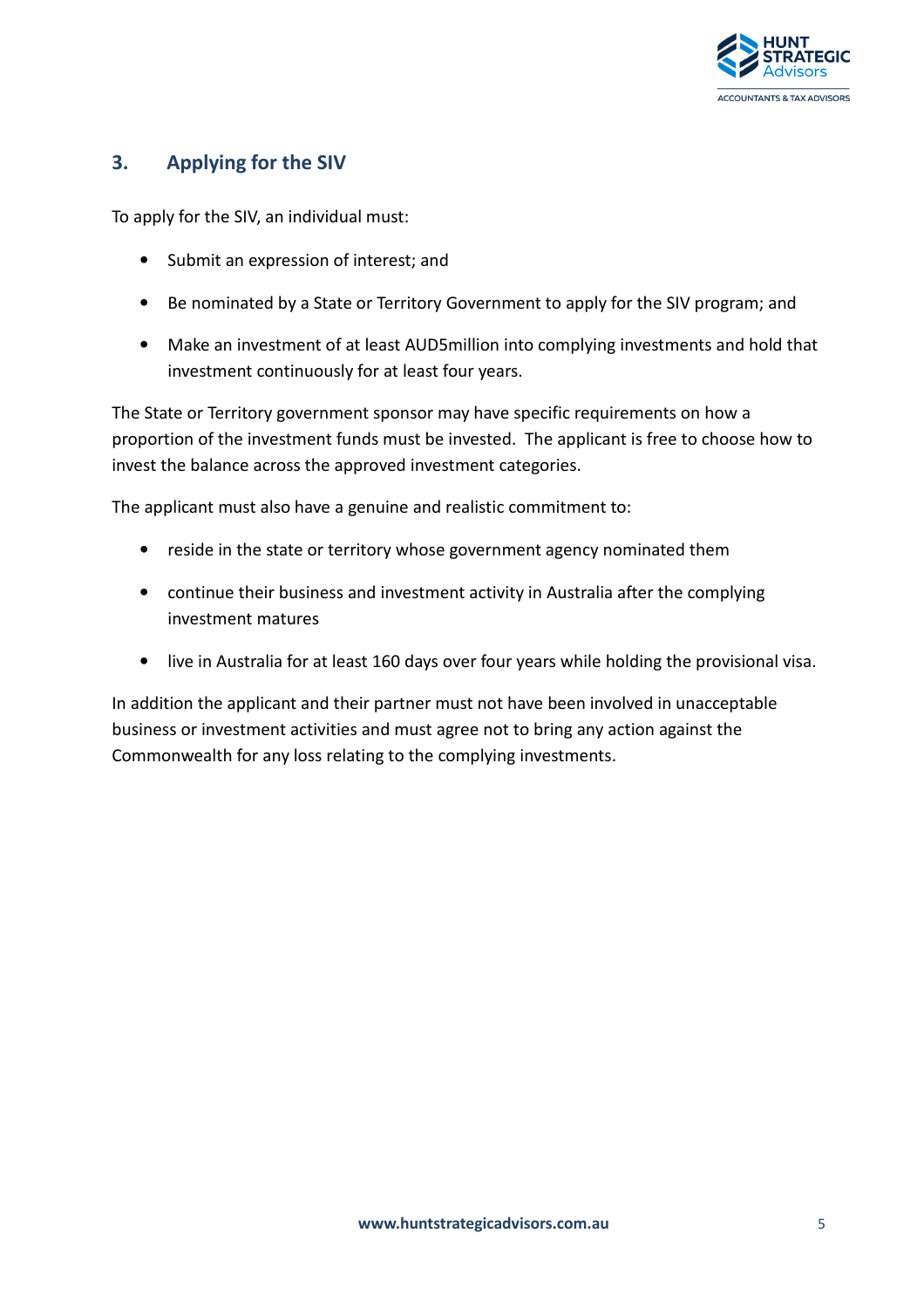

### 4. The types of investment that satisfy the investment requirement

Complying investments for the SIV include:

- Australian Government Bonds
- Australia Securities and Investment Commission regulated managed funds with a mandate for investing in Australia. The types of approved investment include:
	- o Australian infrastructure projects
	- o Cash, bonds and term deposits with Australian financial institutions
	- o Real property in Australia
	- o Australian agribusiness
	- o Bonds, equity, hybrids or other corporate debt in companies and trusts listed on the ASX.
	- o Annuities issue by an Australian registered life company
- Direct investment into a private Australian company which operates a qualifying business

It is permitted to switch between investments during the four year holding period provided that any funds withdrawn from one investment are reinvested within 30 days into another complying investment.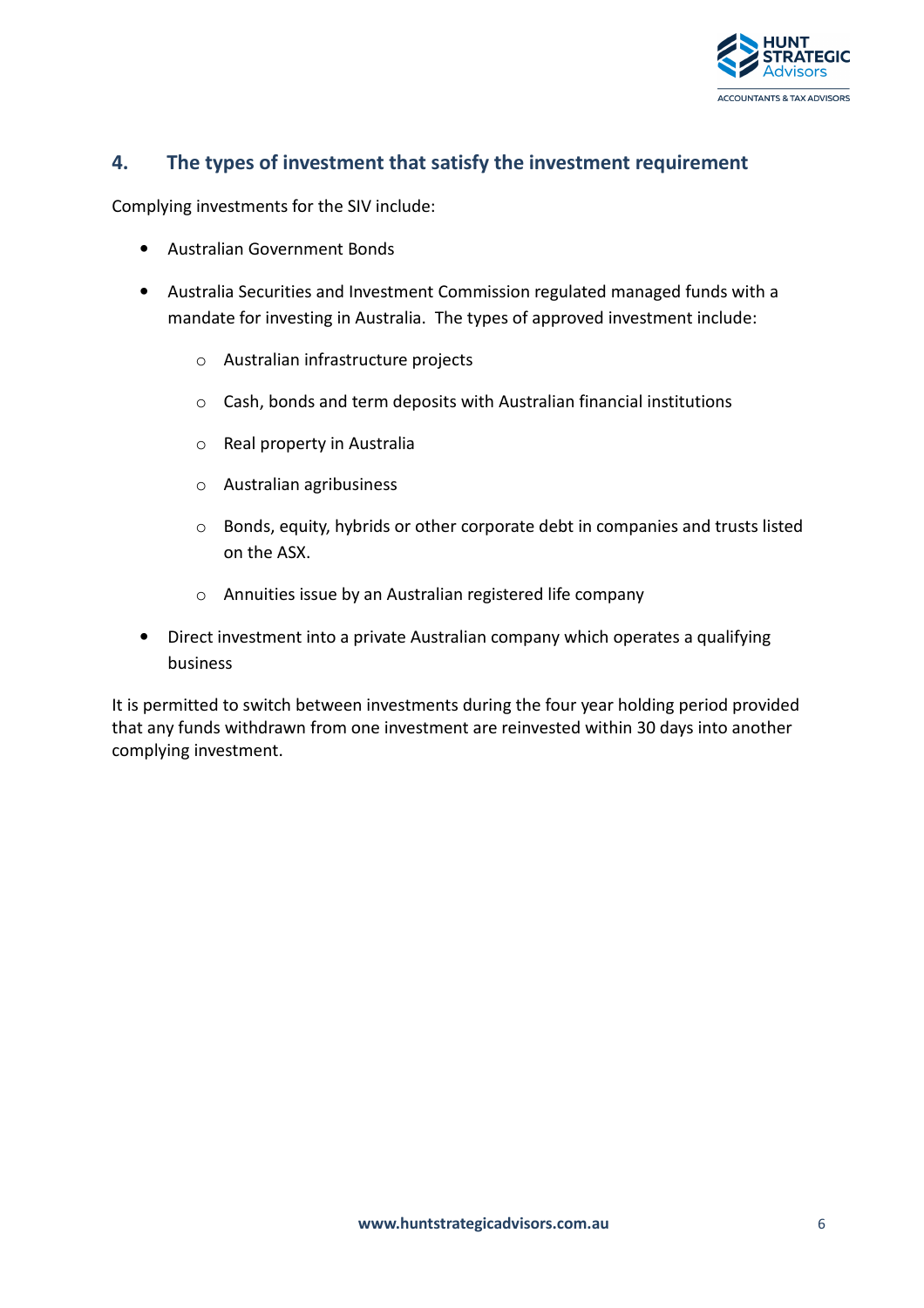

#### 5. The types of investment structure to consider

The complying investment must be made and held:

- Directly by the applicant or together with their spouse or de facto partner; or
- Through a company which is wholly owned by the applicant together with their spouse; or
- Through a valid trust where the trustees and the beneficiaries are the applicant or the applicant and their spouse.

The most appropriate structure will depend on each individual's personal circumstances and Hunt Professional Group can advise on the most appropriate structure or structures for each individual and assist in the establishment thereof. There are various advantages and disadvantages in holding the complying investments indirectly through a company or trust and due consideration should be given to these matters before making a decision on the best holding vehicle.

Where an Australia resident private company is used, it will be necessary to appoint at least one Australian resident director and an Australian resident public officer and ensure that all compliance matters are appropriately attended to. There are also various compliance matters required when holding the investments via a trust, including making timely determinations each year regarding the allocation of the trust net income to beneficiaries and lodging appropriate returns. Various tax registrations and annual filings are required for both entities as well as maintenance of books and records. Hunt Professional Group can assist with meeting all these compliance obligations.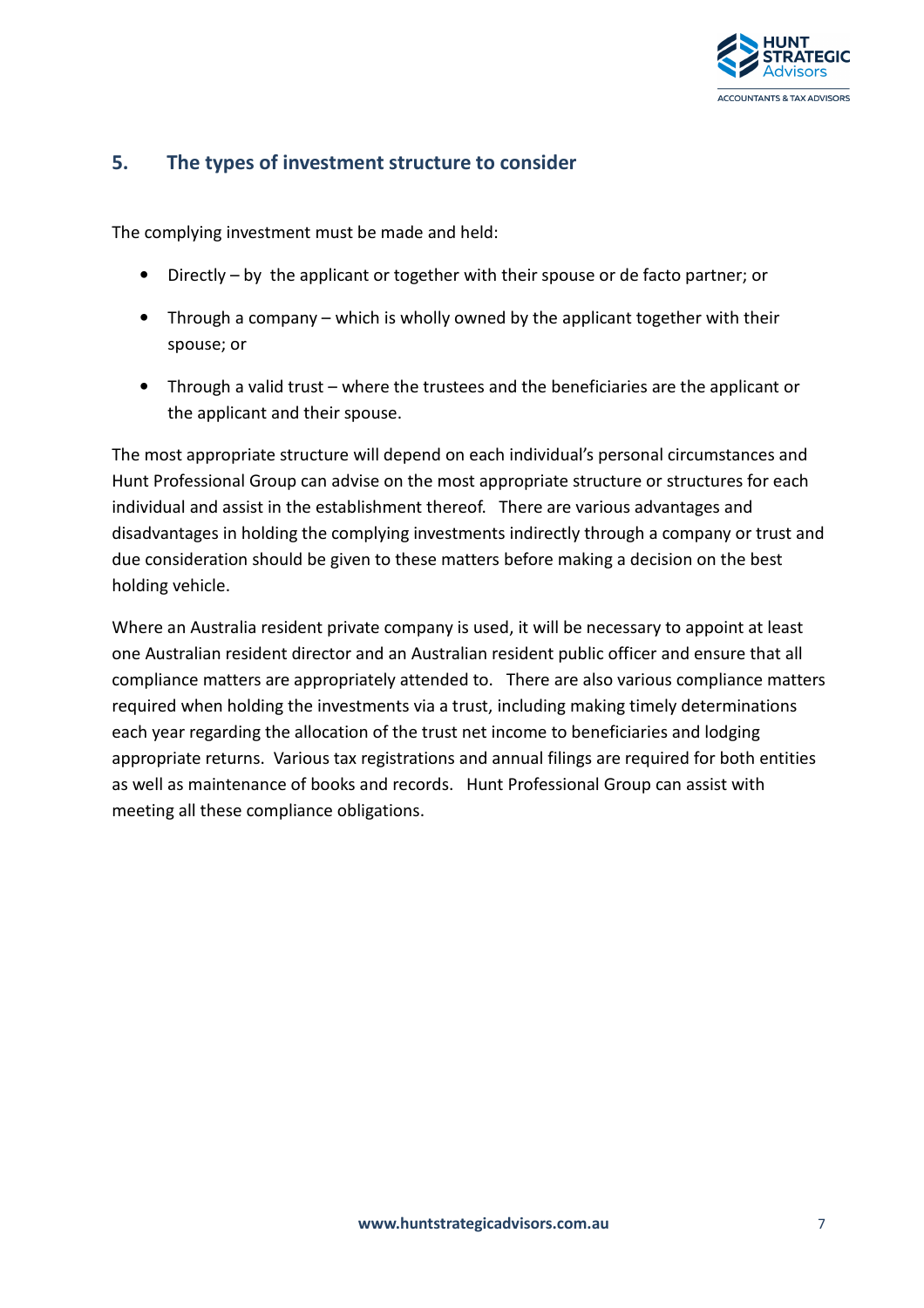

#### 6. An overview of the Australian tax considerations

Careful tax planning at the outset should help to minimise the amount of Australian tax that may be payable as a SIV holder.

#### Tax considerations impacting individuals

The key issue is to determine the tax residency status of the individual in Australia as this will determine the extent of exposure to Australian tax. Residency is a question of fact and each individual's situation will need to be closely examined to determine residency status. Residents of Australia are taxable on world-wide income and capital gains while non-residents are subject to Australian tax only on income from sources in Australia and capital gains from the disposal of taxable Australian property (broadly Australian real estate interests). Nonresidents also benefit from being subject to withholding tax rather than income tax on Australian source interest income (10%) and Australian source unfranked dividends (30% but may be reduced to 15% depending on country of residence).

It may be possible for individuals who become residents of Australia while holding the 188 visa to take advantage of the temporary resident rules which would exclude foreign source investment income and gains from the Australian tax net.

Australian resident individuals pay tax at scaled rates up to 49% and can benefit from the 50% discount that applies to capital gains on assets held for at least 12 months. Non-residents are not eligible for this exemption and their top marginal tax rate is 47%.

An individual who remains tax resident in a country with which Australia has a double tax treaty should be able to claim relief under the treaty to prevent double taxation. Advice should be obtained in both Australia and the home country to ensure that this is the result.

#### Tax considerations for companies

Again the residency status of the company will be a key determination regarding exposure to Australian tax and it may be necessary to determine residency under a double tax treaty if the company is also tax resident in another country. Companies pay tax at a rate of 30% and are not eligible for the 50% discount on capital gains, making them more attractive for resident individuals where investments largely derive income and less attractive where there are expected to be significant capital gains.

If the SIV holder intends to invest most of the required AUD5million in an active Australian business, a company is likely to be the best holding vehicle to allow for future expansion.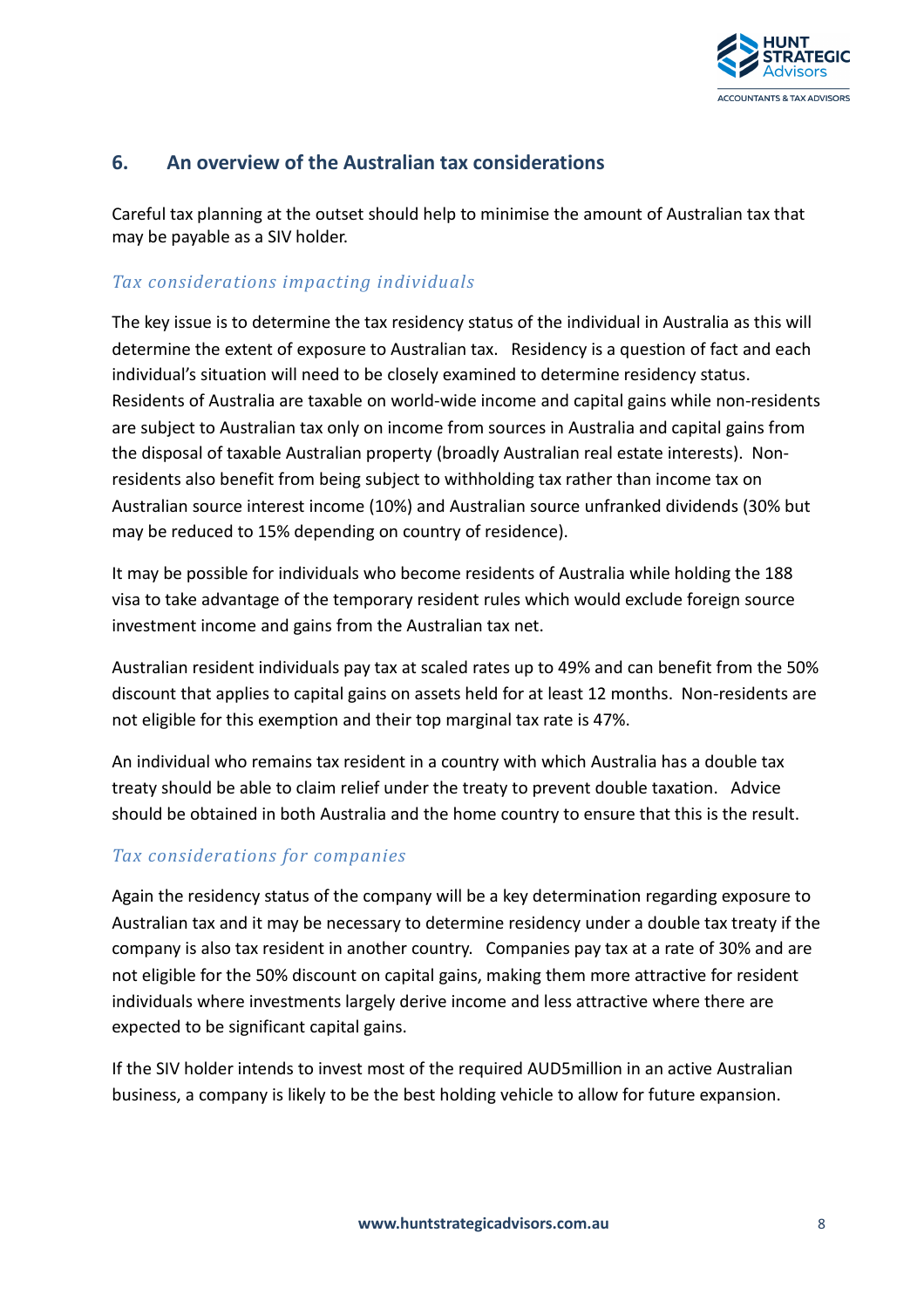

#### Tax considerations for trusts

A holding trust may have minimal tax advantages where the sole trustee is the SIV holder and their spouse. The main benefit of trusts, apart from some asset protection, is the flexibility they can offer regarding distribution of income to beneficiaries in a tax efficient manner. However a requirement for the use of a holding trust by a SIV holder is that the beneficiaries are limited to the SIV holder and their spouse.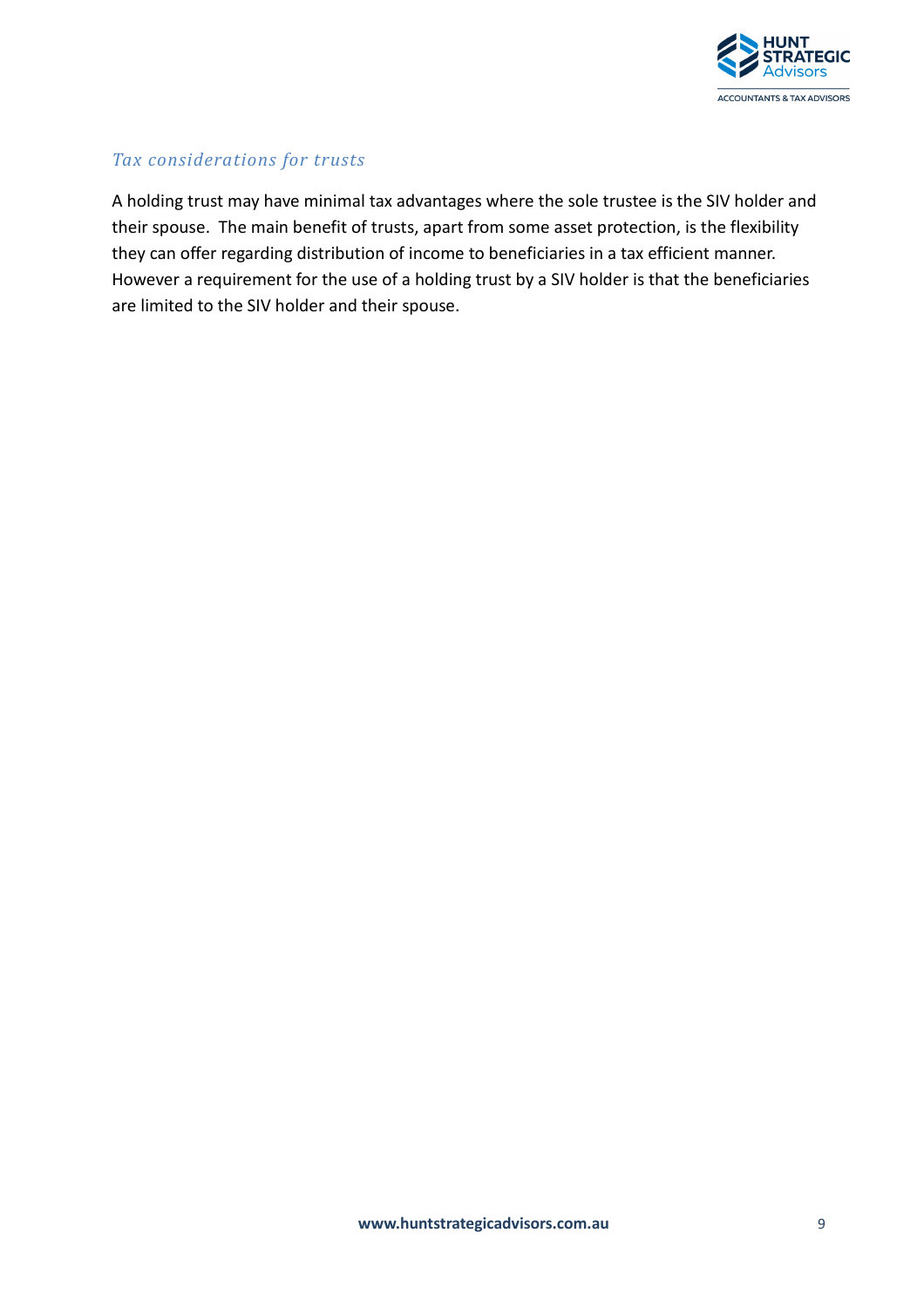

#### 7. Summary

The SIV may provide a fast track route to permanent residency in Australia for individuals who may not qualify under other visa categories. However there are various tax and other issues that need careful consideration and structuring to ensure that there are no nasty surprises for the SIV holder either on arrival in Australia or down the track when permanent residency is obtained.

To find out more about how Hunt Strategic Advisors can help you to plan your investment in Australia in the right way, simply call 1300 347 952 and ask for David Hunt.